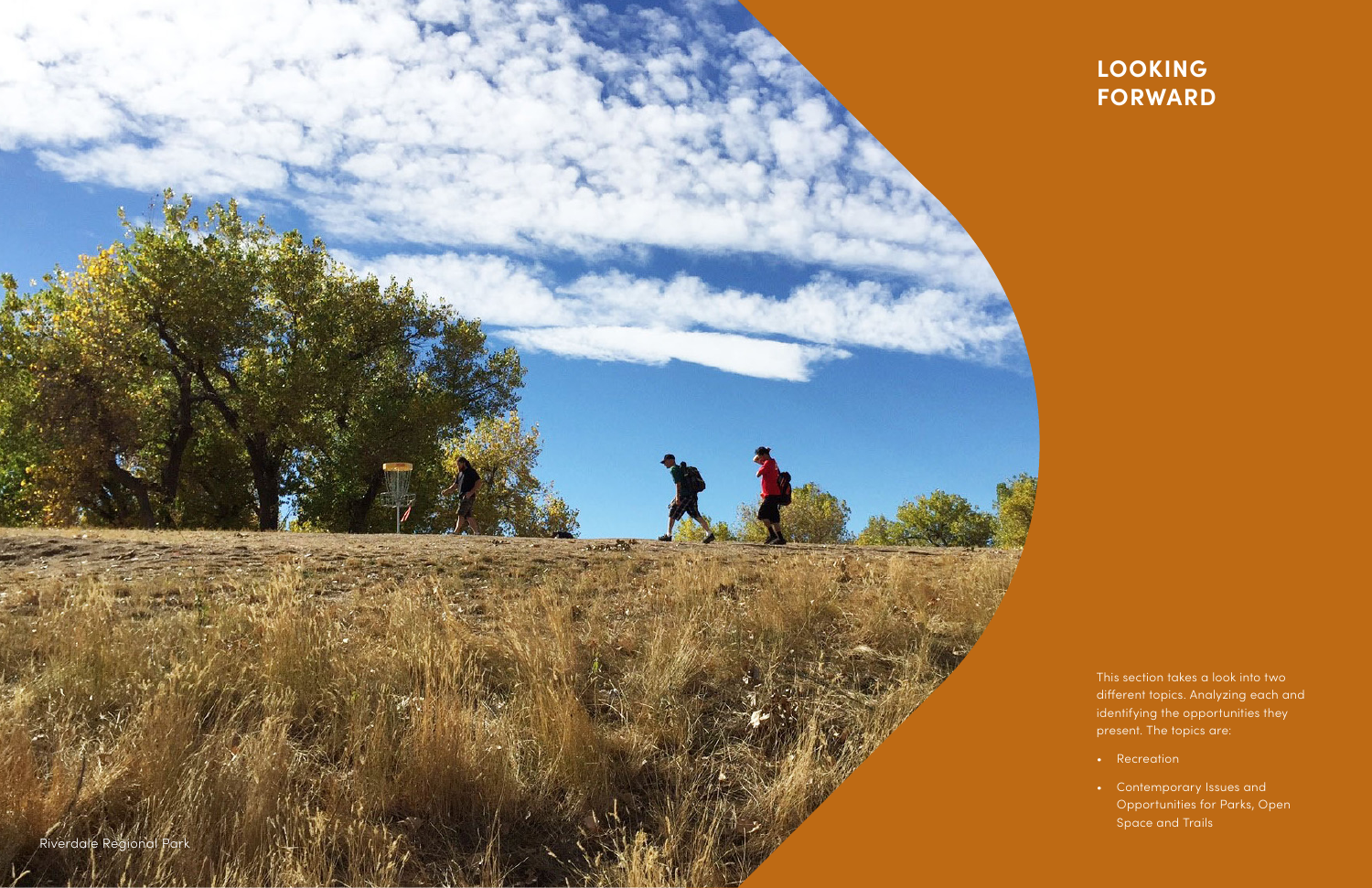# **RECREATION**

Outdoor recreation is arguably what makes Colorado the remarkable place that it is today. The pristine and diverse landscapes of the state contribute to a high quality of life and are main reasons for visitation and livability. One of the fastest-growing states in the nation, Colorado's population currently stands at over 5.5 million and is expected to grow to 8.5 million by 2050. More residents and higher visitation rates translate to more stress on parks, natural areas, sensitive landscapes and wildlife habitats, more wear-and-tear and higher maintenance costs, and more crowding and competition for access to trails and recreation facilities. It is critical to think ahead and plan for the future now to address these challenges and keep these spaces in the pristine and diverse condition that makes Colorado a one-of-a-kind state and Adams County a place with high quality of life.

# SUMMARY FROM OUTDOOR RECREATION TRENDS REPORT

Today, Adam County's parks, open spaces, and trails offer a broad variety of outdoor recreation activities that are growing in diversity. Some of the recreational offerings include picnic areas, playgrounds, trails, basketball, volleyball, horseshoes, disc golf, golf courses, and fishing. The County's 2018 Riverdale Regional Park Master Plan also seeks to implement a set of features that would create

Supplementing input from Adams County residents, a study of national recreation trends is helpful for understanding changing needs and informing decisions about the activities that may need additional accommodation in the future. Information released through the Sports and Fitness Industry Association's (SFIA) 2020 (based on data collected in 2019) Topline Report on Sports, Fitness, and Leisure Activities reveals that the most popular sport and recreational activities include walking for fitness, treadmill, free weights, running/jogging, and hiking.<sup>1</sup>

opportunities for water-based recreation. Adams County aspires and plans to offer more bike courses, specialized playgrounds, dog parks, agricultural programs, and outdoor event spaces. While the County acts as a provider for the infrastructure to support recreational pursuits, it does not program those spaces.

category (outdoor sports) came in with a 50.7%.<sup>2</sup>

The County partners with different groups to help provide diverse recreation programs. Partnerships include state agencies like Colorado Parks and Wildlife (CPW), academic interests such as the Colorado State University (CSU) Extension office and local school districts, municipalities, and regional agencies and civic attractions such as the Denver Museum of Nature and Science, the Denver Botanic Gardens, The Colorado Railroad Museum, the Adams County Historical Society, and The Bird Conservancy of the Rockies, to name a few. Public private partnerships are also considered to facilitate programming and concessions.

Adams County is developing a naturalist program to better facilitate some of these partnerships, with the goal of maintaining the interests of county residents through the introduction of programming and facilities that support a broader approach to outdoor education opportunities with these various organizations.

### NATIONAL ACTIVITY TRENDS

The report also highlights the lowest point of inactivity recorded in the past six years in America. Nevertheless, the difference in the level of inactivity between different income groups is still a matter of concern with households making less than \$25K showing an increasing inactivity rate over the past five years.

#### **National Trends in General Fitness**

According to the SFIA report, fitness sports' participation rates have been the highest for five consecutive years with the participation rate increasingly yearly throughout that time frame. In 2019, 67.3% of people indicated that they had participated in some form of fitness activity; the second activity

1 Sport & Fitness Industry Association (SFIA) Sports, Fitness, And Leisure Activities Topline Participation Report 2020, pages 22-34

The most popular fitness activity by far is fitness walking, which had over 111 million participants in 2019.<sup>3</sup> Over five years, the activities that grew most rapidly were rowing machine (up 5.5%), kettle bells (up 4.7%), aquatic exercise (up 4.3%) and cross-training style workouts (up 3.8%) and yoga (up

3.8%).4

# **National Trends in Individual and Team Sports**

The most heavily participated sports for 2019 were bowling (45.4 million), golf (33.5 million) and basketball (24.2

million).

Other notable activities that were popular in 2019 included Baseball, Soccer, Tennis, and Table Tennis. The activities that have seen strong growth in the past five years were Cardio Tennis (up 9.3%), trail running (up 7.9%), and pickleball (up 7.1%). Ultimate Frisbee was the sport with the largest decline in participation rates by 12.9% over the past five years.

## **National Trends in Outdoor Recreation**

The second most popular of the activity groups was Outdoor Sports with more than 50.7% of people reporting that they have participated in such activities in 2019. Much like the general fitness activities, outdoor

<sup>2</sup> Ibid, page 8

<sup>3</sup> Ibid, page 23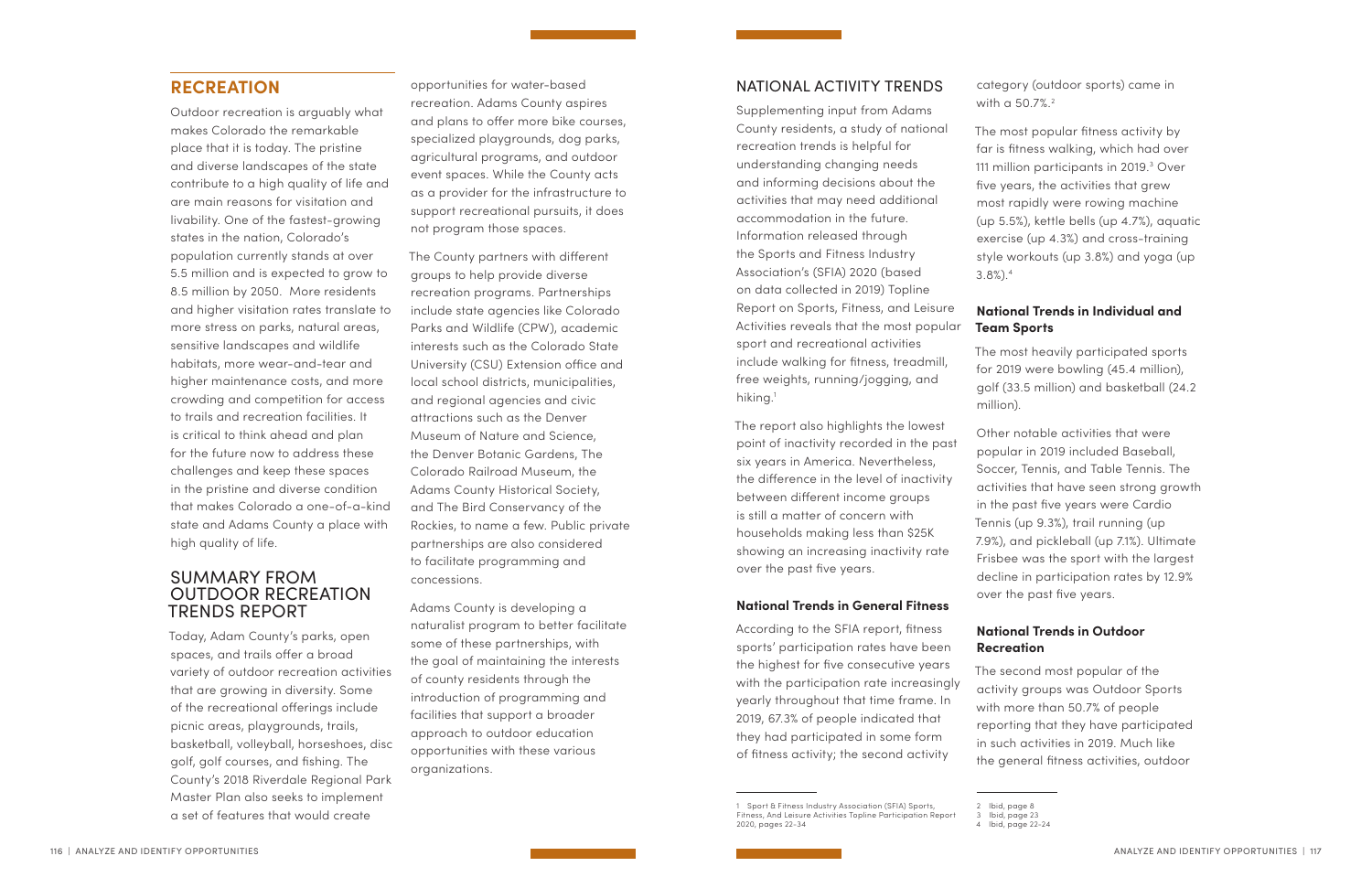recreation activities encourage an active lifestyle, can be performed individually or with a group and are not limited by time restraints. In 2019, the most popular activities in the outdoor recreation category include hiking (49.6 million), road bicycling (39.3 million), freshwater fishing (39.1 million) and camping (28.1 million).<sup>5</sup>

#### **National Non-Participant Interest**

survey, and some four or more times per week. The top three barriers to outdoor recreation were limited time, traffic congestion and crowding. The North Central region, which includes Adams County and six other counties, also has high participation in outdoor recreation, with 46% of adults taking part in these types of activities.6 A majority of Coloradans (64%) are not traveling far to spend time outdoors, but rather are using parks, open spaces, and trails in their local communities between one and four times per week.<sup>7</sup>

The SFIA report also includes a chapter that shows which sports interest nonparticipants. The first part of this sections shows that for most age segments, fishing, camping, biking, and hiking were aspirational activities. Swimming for fitness was also a popular activity for groups older than 25 years. When activities were viewed by income, fishing, camping, bicycling, and swimming where all in the top four for all income groups. Fishing and camping were more popular amongst lower income groups whilst bicycling and swimming were more popular amongst the higher income groups.

# COLORADO AND LOCAL ACTIVITY TRENDS

#### **Colorado Recreation Trends**

The 2019 Colorado Statewide Comprehensive Outdoor Recreation Plan (SCORP) report findings indicate that at least 92% of Coloradans participated at least once every few weeks in some form of outdoor recreation over the year prior to the

One of the demographic shifts occurring in Adams County and throughout the state is the increase in the Hispanic population, which is an important factor when planning for parks.

#### **Colorado's Most Popular Outdoor Activities**

SCORP states that the top ten outdoor activities in Colorado for 2019 were walking, hiking/backpacking, picnicking/tent camping, fishing, playground activities, jogging/ running outdoors, skiing (alpine/ telemark)/snowboarding, wildlife viewing, RV camping/cabins, and team or individual sports.<sup>8</sup> While the percentage of people that participated in recreation activities is similar to the rate reported five years prior, some recreation activities are showing stronger increases than

others. For example, the number of days Coloradans recreated on trails grew by 44% from 2012-2017. Spending profiles also showed the greatest increase in trail sports, snow sports, RV camping, and running. Significant increases in trail use are being seen throughout Colorado and Adams County due to the COVID-19 pandemic, as users look for physical and mental reprieve in outdoor settings that lend to safe social distancing.

What the number one activity makes clear is that people of all ages and backgrounds like to get outside in nature and partake in activities that are low-impact and do not necessarily cost money. Colorado public recreation initiatives focus on building more walking and hiking trails and creating more opportunities for people to go into nature together.

SCORP also categorizes all outdoor activities into five groups and ranks the popularity of these groups by

region of the state. In the North Central region, the most popular activities are trail/road-based, such as walking, hiking, biking, and offroading, followed by other outdoor activities, like RV and tent camping and target shooting. The third most popular activity group in terms of participation is wildlife-related, such as hunting, fishing and bird watching. In 2017, outdoor recreationists in the North Central region spent 39.3 days road biking, 20.6 days bird watching, 16.3 days hiking/backpacking, 15.2 days wildlife viewing, and 13.5 days skiing/snowboarding.9 According to eBird, an online platform for birdwatchers, there are more than 4,245 eBirders who have visited Adams County and documented more than 374 species in 85 hotspot areas around the County.10

20.13.2020)

# **Table 26: Activities and Participation in North Central Colorado Region**

| . Unit edition and a change and a change of the control of the control of the control of the control of the co |                                 |                                                                                                                                                                      |                                     |  |  |  |  |
|----------------------------------------------------------------------------------------------------------------|---------------------------------|----------------------------------------------------------------------------------------------------------------------------------------------------------------------|-------------------------------------|--|--|--|--|
| <b>POPULARITY</b>                                                                                              | <b>ACTIVITY</b><br><b>GROUP</b> | <b>ACTIVITIES IN GROUP</b>                                                                                                                                           | <b>PARTICIPATION</b><br>(THOUSANDS) |  |  |  |  |
|                                                                                                                | Trail/Road                      | Walking, Jogging/Running (outdoors), Hiking/Backpacking,<br>Horseback riding, Road biking, Mountain biking, Off-<br>highway vehicle (OHV) or 4-wheeling/motorcycling | 1,706                               |  |  |  |  |
| 2                                                                                                              | Other<br>Outdoor                | Developed/RV camping, Tent camping, Picnicking, Target<br>or skeet shooting, Rock climbing, Team or individual sports<br>(outdoors), Playground activities           | 1,238                               |  |  |  |  |
| 3                                                                                                              | Wildlife-<br>related            | Hunting, Fishing, Ice fishing, Bird Watching, Wildlife viewing<br>(excluding bird watching)                                                                          | 759                                 |  |  |  |  |
| $\overline{4}$                                                                                                 | Water-based                     | Swimming (outdoors), Power boating, Water/Jet skiing,<br>Sailing, Canoeing/Kayaking, Whitewater rafting, Stand up<br>paddle-boarding                                 | 676                                 |  |  |  |  |
| 5                                                                                                              | Winter                          | Skiing (alpine/tele)/snowboarding, Sledding/tubing,<br>Snowmabiling Snowsboging or cross-country skiing                                                              | 481                                 |  |  |  |  |

| Source: 2019 Colorado SCOR |  |  |  |
|----------------------------|--|--|--|
|                            |  |  |  |

*Source: 2019 Colorado SCORP*

<sup>5</sup> Sport & Fitness Industry Association (SFIA) Sports, Fitness, And Leisure Activities Topline Participation Report 2020, page 22-24

<sup>6</sup> National Recreation and Park Association (NRPA). Top Trends in Parks and Recreation 2019, page 115 7 Ibid, page 64

<sup>8</sup> Ibid, page 22

<sup>9</sup> Ibid, Table 14, page 138

<sup>10</sup> eBird, Adams County profile page (accessed

Snowmobiling, Snowshoeing or cross-country skiing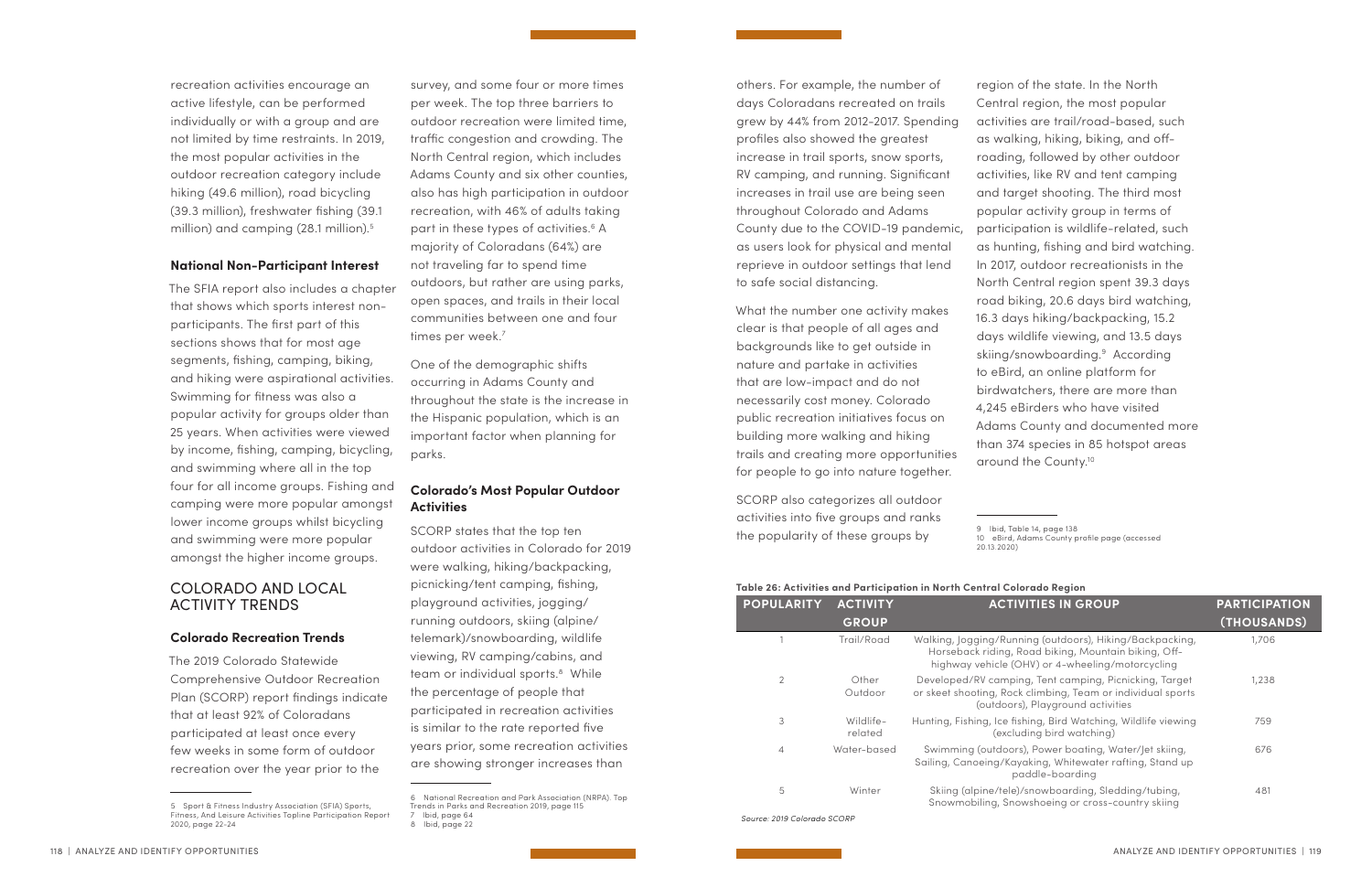Adams County is one of the top ten counties in the state for hunting (#6), generating \$32,169 in economic output, and supporting 344 jobs.<sup>11</sup> Annually, approximately 4,481 people participate in big game hunting, 3,561 in small game hunting, and 7,089 in hunting waterfowl.<sup>12</sup>

#### **Local Sport and Market Potential**

Walking for exercise is the number one activity in Adams County according to ESRI Business Analyst Sports + Leisure Market Potential Report and Recreation Expenditures Report by County 2019.13 Though not as popular within the county compared to the nation, more than 82,000 individuals participate in walking for exercise, or nearly 16 percent of the population. The other activities that many adults participate in are swimming, jogging/ running, camping, and hiking. Nevertheless, not all these activities have participation rates higher than the national average. Categorizing these activities by general sports, fitness, and outdoor activities shows how general sports in Adams County are more popular than the national average and thus hold a greater potential for residents to actively participate in them. Other significant activities worth highlighting for having a higher participation rate than the national average are volleyball, Zumba, football, soccer, baseball, and

Outdoor recreation is a significant job creator in Colorado, providing more jobs than construction and manufacturing combined.15 An estimated 511,000 jobs, or 18.7 percent of all jobs in the state, are outdoor recreation-related; 119,958 of those jobs are in the North Central region.<sup>16</sup>

11 Colorado's 2019 Statewide Comprehensive Outdoor Recreation Plan (SCORP), Table 8, page 122

on equipment in this region was for walking (\$1.3 billion), followed by hiking/backpacking (\$900 million) and playground activities (\$546 million).18 This differs markedly from how recreation dollars were spent statewide, where residents and nonresidents alike spent the most dollars on skiing and snowboarding, spending \$9.3 billion in 2017. Statewide, residents alone spent \$4.9 billion on skiing and snowboarding, \$2.9 billion on hiking/backpacking, \$2.1 billion on tent camping, \$1.8 billion on RV camping/cabins, and \$1 billion on wildlife viewing.<sup>19</sup>

- 12 Ibid, Table 17, page 141
- 13 ESRI Business Analyst Sports + Leisure Market Potential Report & Recreation Expenditures Report (created 05.14.2020)

mountain biking. The staff of Adams County also noted an increase of interest over the past five years in pickleball, futsal, and soccer.

# ECONOMIC IMPACT OF RECREATION

The outdoor recreation industry is a major economic engine for Colorado. In 2017, it generated over \$62 billion in economic output, over \$35 billion in GDP (10 percent of the total state GDP), and \$9.4 billion in tax revenue (local, state, and federal). The North Central region contributed a significant portion of that – its economic output was \$13.8 billion, it added \$7.5 billion to the GDP, and it generated \$2 billion in tax revenue.14 According to the Outdoor Industry Association, national consumer spending on outdoor recreation increased by 37% between 2011 and 2016.

Colorado who are receiving \$21.4 billion dollars in salaries and wages.<sup>22</sup>

Coloradans spent over \$36.8 billion on trips and equipment for outdoor recreation in 2017, and \$9.6 billion of that was spent in the North Central region.17 The majority of spending

17 Ibid, page 116

SCORP also includes a study conducted by Southwick Associates for Colorado Parks and Wildlife that estimates the economic contributions of outdoor recreational activity in Colorado during 2017. The North Central region that Adams County and six other counties are a part of is the 2nd largest beneficiary of the regions in every economic category listed.<sup>20</sup> The economic output associated with outdoor recreation in this region is estimated at \$13.85 billion dollars, contributing \$7.5 billion dollars to the Gross Domestic Product of seven counties.21 The economic activity generated from outdoor recreation supports 120,000 jobs in the region and 511,000 in the state. This translates to 18.7% of the entire labor force in

 Table 13Ibid, page 137 Ibid, Table 16, page 140 Ibid, page 111 21 Ibid, page 111

# DEMOGRAPHICS AND RECREATIONAL TRENDS

Adams County is socially and culturally diverse and, as the research into demographics reveals, economically diverse, as well. Additionally, the County is fast-growing – the State Demographer forecasts that the County will grow by 21.4% over the next ten years, which is faster than the national average. The age group expected to grow the most in that time is 65 years and older.<sup>23</sup> The County also has a larger portion of children (less than 14 years of age) than the State average, representing 23% of the population and can be attributed to a larger number of young families. Currently, population growth seems to be concentrated in specific areas of the County – on the western edge bordering Denver County and other urban centers. What can be gleaned from all this anticipated growth and demographic variety is that Adams County will have to devise targeted strategies to meet the needs of all its open space user groups who enjoy getting outside and using the parks and trails close to home. The Physical Activity Council's 2020

annual study for sports, fitness, and recreation participation shows that fitness, outdoor, and individual sports have the highest participation rates

<sup>14</sup> Ibid, page 111

<sup>15</sup> Ibid, page 119

<sup>16</sup> Ibid, page 119

<sup>22</sup> Ibid, page 111

<sup>23</sup> ESRI Business Analyst Sports + Leisure Market

Potential Report & Recreation Expenditures Report

<sup>(</sup>created 05.14.2020)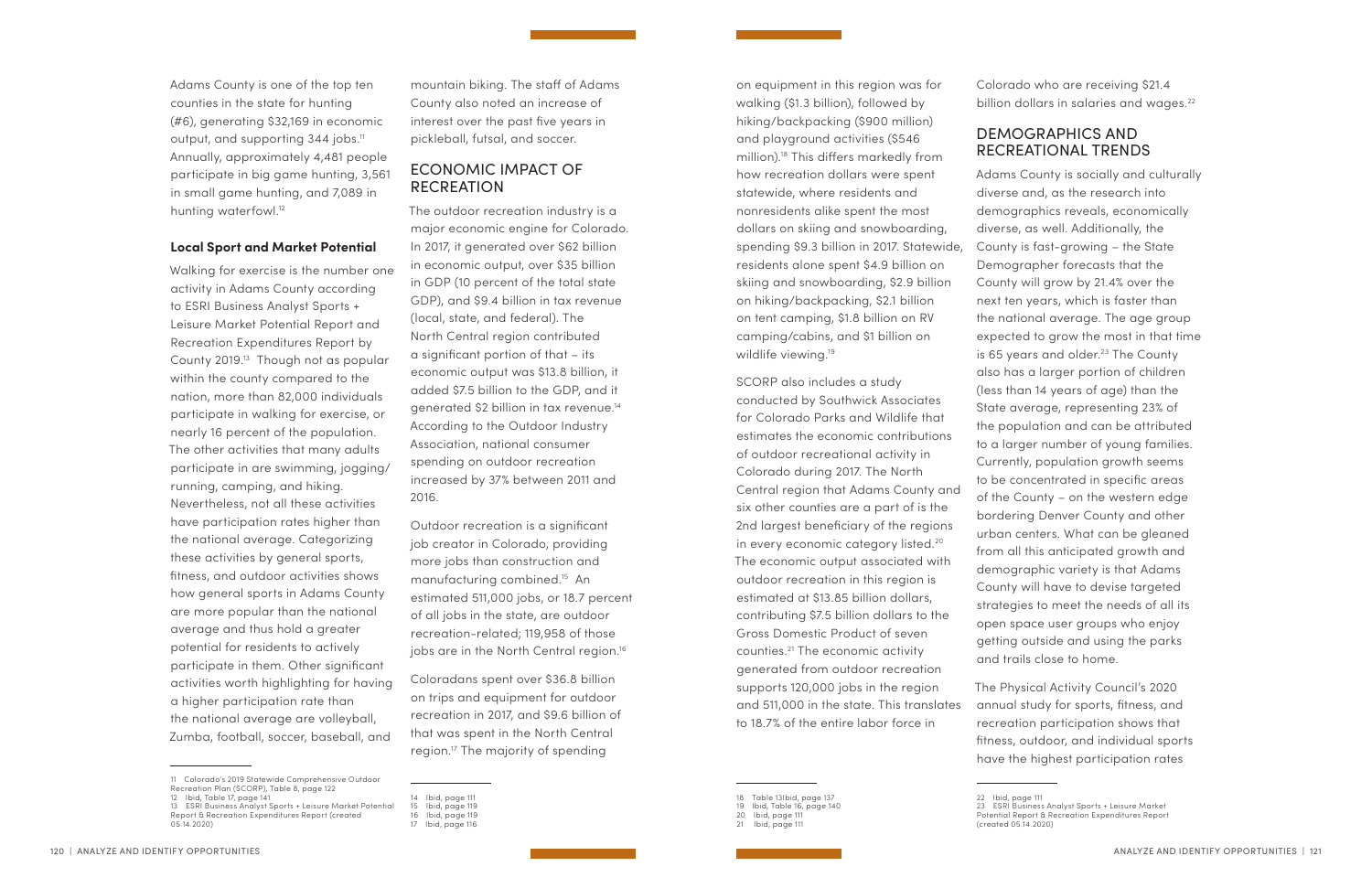among Americans for the past six years at rates reaching 67.3%, 50.7%, and 45% respectively. Nevertheless, when broken down by generation, a significant difference is noticed in how popular team sports are among Gen Z (people less than 20-years-old) and Millennials (people between 20 to 40 years of age) where it reaches a participation rate of almost 56.3% and 27.2% respectively. There is a significant difference between these numbers and the 12% and 4.3% of Gen X (people between 40 and 55 years of age) and Boomers (people ages 56 to 75). When asked about which activities they most interested yet do not participate in, younger individuals (ages six to 24) predominantly chose fishing and camping. People 45 and older expressed more interest in bicycling and swimming for fitness as well. This information is very critical in understanding and translating Adams County's large young and elderly populations' outdoor and recreation needs. The report also shows how inactivity is reversely proportional to income with individuals making under \$25,000 showing an inactivity rate as high as 45.6%. Fishing and camping where the two activities people of lower income expressed most interest in compared to bicycling and swimming for fitness on the other side of the spectrum. This should influence the County's decisions towards facilitating access to recreational opportunities to lower income communities and allocating different offerings in a more reasonable manner.

#### **Youth and Recreation Trends**

According to data presented by the Aspen Institute, lacrosse is growing in popularity among children. Between the 14 team sports that were evaluated by the Sports and Fitness Industry Association in 2018, lacrosse had the highest percentage of newcomers and return participants (54.9%) among kids ages 6 to 12. Lacrosse is taking steps to promote multisport sampling. Even as the sport had lost 36% of its players from 2017, it remained with a net gain of 18.9% which was higher than any other sport, surpassing track and field (16.4%) and wrestling (10.8%).<sup>27</sup>

According to a National Study: Project Play. State of Play 2020 Trends in Youth Play Report, the most popular sports among youth that agencies indicated were among their Top Five where, Basketball (85% included it within their top 5), Baseball/Softball (81%), Soccer (73%), Football (58%), and Volleyball (34%).<sup>24</sup> In 2018, 15.7% of children between 6 and 12 participated in Bicycling on a regular basis. Other activities with high participation rates on a regular basis were Basketball (14.1%), Baseball (13.6%), and Soccer 7.4%.25 Soccer participation continues to decline nationally, while the other most popular sports for kids ages 6 to 12 either grew participation in 2018 (baseball) or only slightly decreased (basketball). While noting the decline in soccer on a national level, Adams County continues to experience interest and growth in the sport, especially amongst its Hispanic population.

However, in recent years, there has been a sharp decline in the number of children playing team sports. Only 38% of kids ages 6 to 12 played team or individual sports on a regular basis in 2018, down from 45% in 2008, according to data from the Sports and Fitness Industry Association.26 According to the National Survey of Children's Health, only 24% of youth ages 6 to 17 engage in at least 60

minutes of physical activity per day, down from 30% a decade earlier. Boys (28%) are more likely than girls (20%) to meet this daily physical activity recommendation from the Centers for Disease Control and Prevention.

#### **Equal Access to Recreation**

Equity is at the heart of access to youth sports. National Studies demonstrate that gender, household formation and income correlate with the likelihood (and level) of children's engagement with organized sports, what sports they may play and how long they engage in those activities. In fact, 42% of lower-income families cited cost as the reason their children do not play sports.28

Unfortunately, across the nation there are significant disparities in who has access to youth sports opportunities,

both in terms of proximity to sports fields and courts and the ability to afford registration fees. Kids from lower-income homes face increasing participation barriers. In 2018, 21.6% of children ages six to twelve in households with incomes under \$25,000 played sports on a regular basis, compared to 42.7% of kids from homes earning \$100,000 or more. Kids from the lowest-income homes are more than three times as likely to be physically inactive. There is even greater concern over how this difference between households of the lowest and highest income has grown by 140% between 2012 and 2018 showing an even greater challenge to equal access to recreational opportunities.29

# RECREATION CHALLENGES AND OPPORTUNITIES

Outdoor recreation is a continually growing sector in Colorado that touches many other business sectors. It is very much a part of the state's identity and culture, and the foundation for its economic stability and growth. Given how vital outdoor recreation is to Colorado's identity and continued economic prosperity, SCORP identifies the state's top four priorities for outdoor recreation to ensure that it continues to grow successfully.<sup>30</sup> Those priorities are: sustainable access and opportunity, stewardship, conservation and funding.

<sup>24</sup> National Recreation and Park Association (NRPA). 2020 Youth Sports at Park and Recreation Agencies 25 Ibid

<sup>26</sup> Ibid

<sup>27</sup> The Aspen Institute - Project Play. State of Play 2020 Trends in Youth Play Report 28 Ibid

<sup>30</sup> Ibid, pages 5-7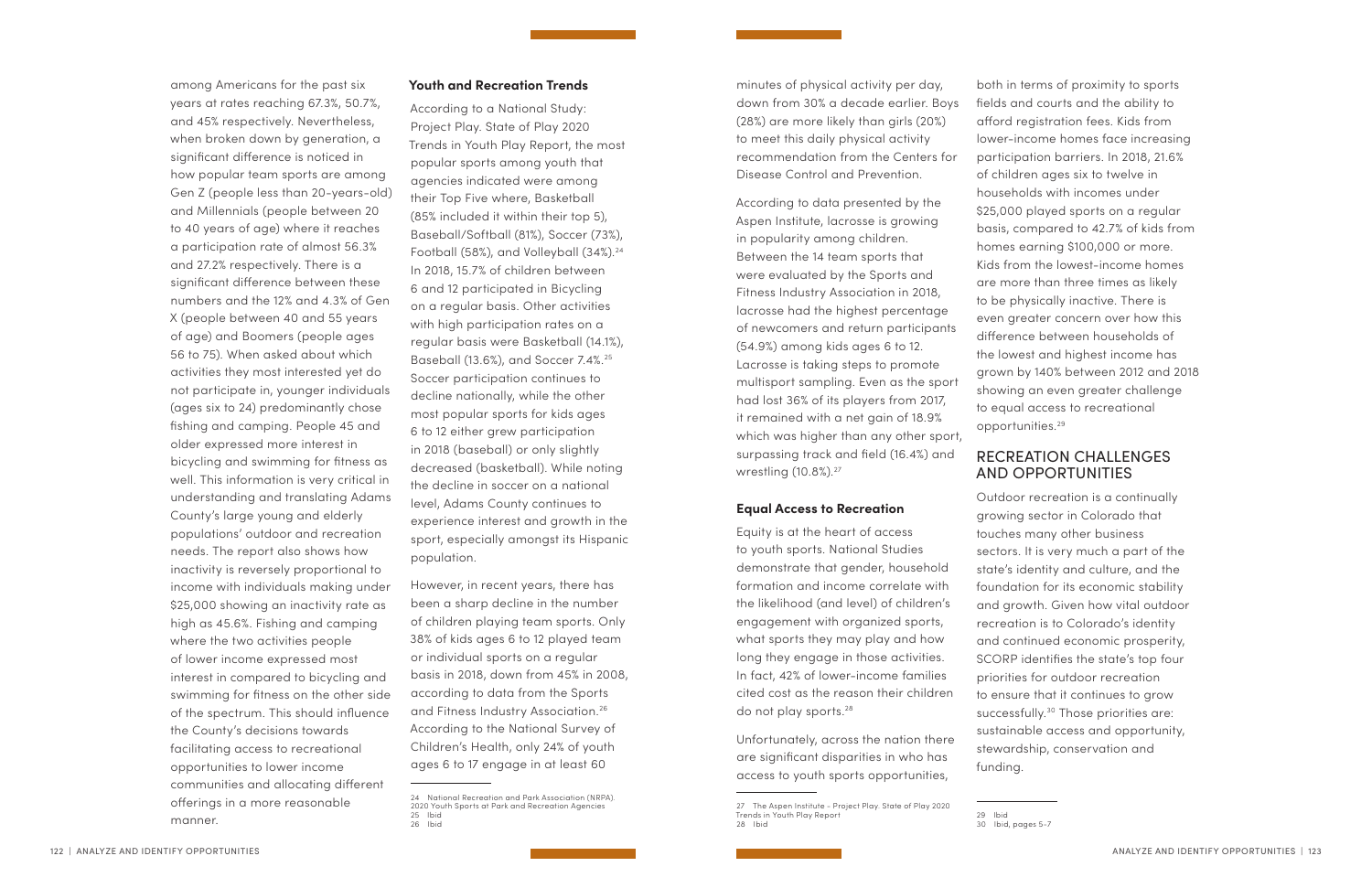SCORP also details the top three conditions that are negatively impacting parks and open spaces across the state, hindering participation in outdoor recreation. These are: limited time, traffic congestion and overcrowding. Other factors that may be considered include the stability of housing and the ability for individuals and families to earn a living wage. SCORP suggests addressing these hindrances through strategic management, long-term planning, and maintenance of existing infrastructure and trail networks.<sup>31</sup> The following section highlights how some of these statewide challenges and opportunities apply to Adams County, and also highlights some particular to this place.

#### **Demographic Opportunities**

While there are challenges for outdoor recreation, there are also trends that point to opportunities. SCORP identifies some of these. In the last few years, there has been a rapid increase in the 65 years and older population in Colorado and throughout the United States. Even in Adams County, the 65+ age group accounts for 11.3% and is expected to grow the fastest of any age segment, accounting for 12.4% of the population by 2025. This large increase will impact how parks and recreation facilities are programmed in the future. People over the age of 65 tend to gravitate toward opportunities for socialization and serving their larger communities.

31 Ibid, page 4

Focusing on providing recreational and outdoor opportunities for these residents, especially to help them stay healthy and active, has the potential to infuse parks and open spaces with dedicated participants who can help teach the next generations how to be good stewards of our public spaces. Localities throughout Colorado have seen the sport of Pickleball begin to fill a need for active recreation within the senior populations. Pickleball is an easy to learn activity that encourages player socialization, physical health, and improved hand-eye coordination.

In addition, Adams County is home to a growing number of young families, with children under the age of 14 years representing 23 percent of the population (above the State average of 18.1%), and millennial adults between the ages of 25 and 44 accounting for the largest segment of the county population at 31.3 percent.

The fact that in the last 12 months, more than 70,000 adults in Adams County were expected to spend a certain amount of money on sports and recreation equipment provides an opportunity to continue to educate residents and visitors on the importance of these spaces, encouraging volunteer and conservation efforts, and providing opportunities for people to spend even more time outdoors. Utilizing public/private partnerships to support and enhance outdoor recreation is another opportunity to provide a safety net when and if one type of

funding for parks and open spaces might not be available.

The economic findings of spending in the future 2024-2028 SCORP may show a dramatically different reality and projection of spending based on the unanticipated outcomes of COVID-19, with more people spending time recreating close to home, but also taking up new recreational pursuits or upgrading existing ones. For example, bicycle sales and repairs to older bicycles soared in 2020, which is not represented in the data reported.

#### **The Impact of COVID-19**

The coronavirus (COVID-19) pandemic will have a lasting impact on people and how they have come to rely heavily on close-to-home access to nature and outdoor recreation, and there will be an on-going evolution of understanding the impact and impression of the virus on the public as it relates to public spaces. Parks and trails act as critical infrastructure to the public, serving physical, mental, and emotional needs, and as such, opportunities for the County exist for public services. Opportunities to respond to the lingering affects of the pandemic include:

- flexible, adaptive and expansive outdoor spaces for classes and programming that cannot safely be provided indoors;
- trails to fill gaps in public transportation;
- addressing overcrowding by expanding resources in high demand areas and raising awareness of and spreading the love to less popular locations;
- distanced activities and addressing social isolation for vulnerable populations; and
- youth being disconnected from sports and athletics, fear in managing physical interactions in youth sports, and underserved populations facing the inability to 'pay-to-play'.
- Figure 58 shows movement trends throughout Colorado from March 1 to October 1, 2020. It shows that parks have experienced the most significant change in movement trends than categories such as retail, recreation, groceries and pharmacies, transit stations, workplaces, and residential.
- The Sports and Fitness Industry Association (SFIA) survey of membership in June of 2020 showed that 72% of respondents expect individual sports and 66% anticipate outdoor sports to be the two top product categories to return to health post-COVID-19. Only 37% of respondents anticipate that the

**Table 27: Residents' Expenditure on Sports/Recreation Equipment in the last 12 months since they took the survey**

| <b>SPENDING RANGE</b> | <b>EXPECTED # OF ADULTS</b> | <b>PERCENT</b> | <b>MPI</b> |
|-----------------------|-----------------------------|----------------|------------|
| $$1 - 99$             | 21,718                      | 58%            | 99         |
| \$100-\$249           | 21.441                      | 57%            | 102        |
| $$250+$               | 27,253                      | 73%            | 99         |

*Source: ESRI Business Analyst Sports + Leisure Market Potential Report and Recreation Expenditures Report*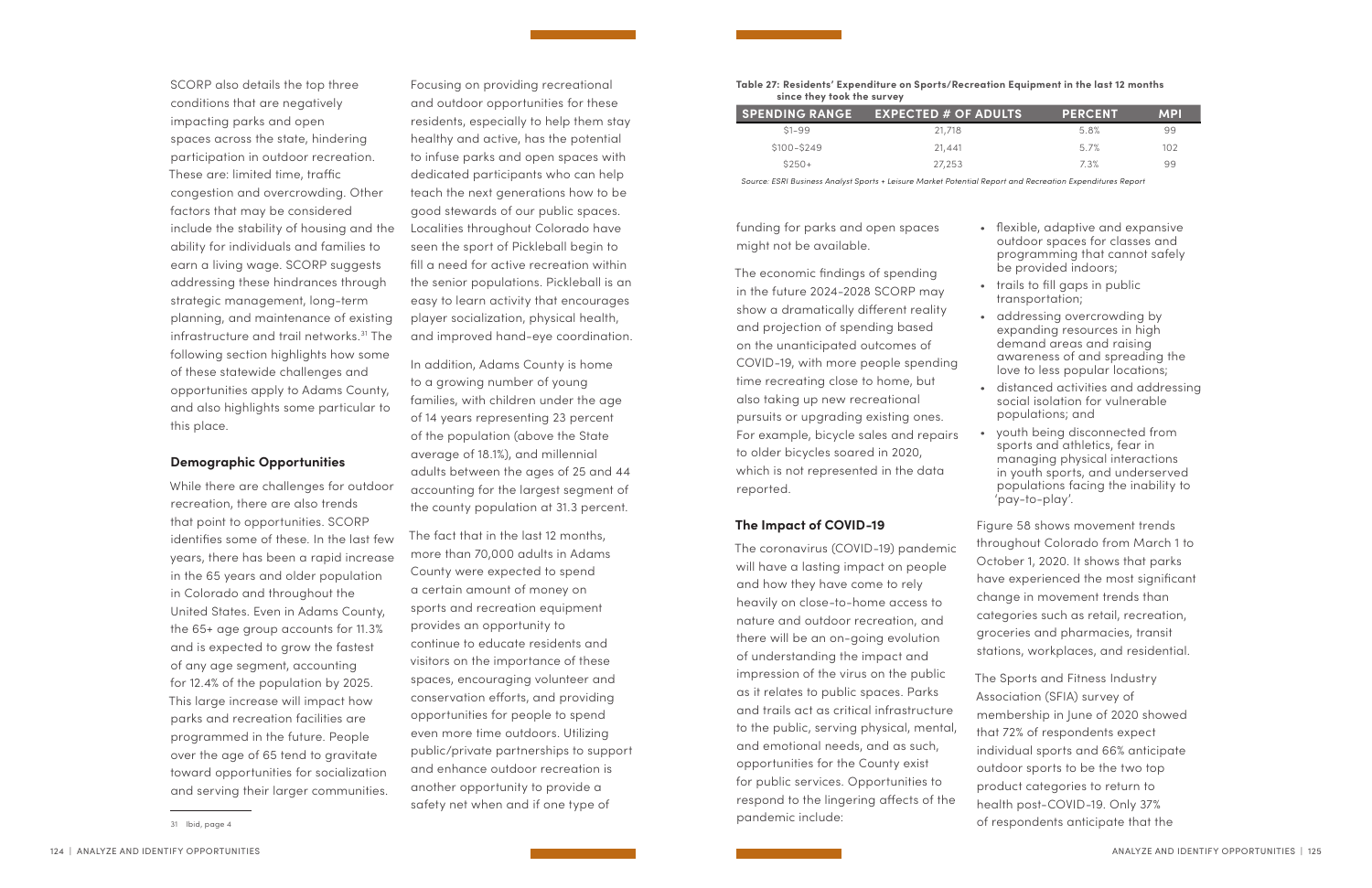return of youth sports will return in 2021 or later.<sup>32</sup> The NRPA Youth Sports at Park and Recreation Agencies report also stated that 90% of park and recreation professionals report that the pandemic had a significant detrimental impact on their agencies' youth sports programming during the summer and fall of 2020.<sup>33</sup>

# RECREATION **OPPORTUNITIES**

#### **Trends in Priorities**

Adams County will also be taking cues from SCORP and identify its own priorities for outdoor recreation, potentially aligning with the state's goals. A SCORP survey requested outdoor recreation agencies/ organizations to rank priorities for

the future. More than half (56%) of respondents listed expanding community trail systems as an important priority and 49% identified connecting regional trail systems. Developing neighborhood, community or special use parks or facilities was of importance to a slightly lesser percentage (43%).

The variety of densities in the County may warrant different standards of park and open space access. In the urbanized western areas of the County, residents would ideally be within a walkable distance, 1/4 mile or (5-minute walk) from a neighborhood park or a 1/2 mile (10-minute walk) from a community or regional park. In the rural agricultural areas of the central and eastern County, land-use patterns do not support comparable standards for access to parks. In the central area along the I-70 corridor, a standard of living within one mile of



**Figure 59:** COVID-19 Community Mobility Report for the State of Colorado (March – October 2020)

*Source: Google LLC "Google COVID-19 Community Mobility Reports"*

a park may be a more realistic goal for rural communities. Park service areas should be linked to densities, as different neighborhoods call for different standards for access to parks and open space.

In order to meet recreation demands, key partnerships with municipal agencies and special district providers, such as Hyland Hills, may be able to support increased access to recreation facilities and offer programming.

<sup>32</sup> Sports & Fitness Industry Association (SFIA). COVID-19 Industry Impact Report June 2020 Results 33 National Recreation and Park Association (NRPA). 2020 Youth Sports at Park and Recreation Agencies.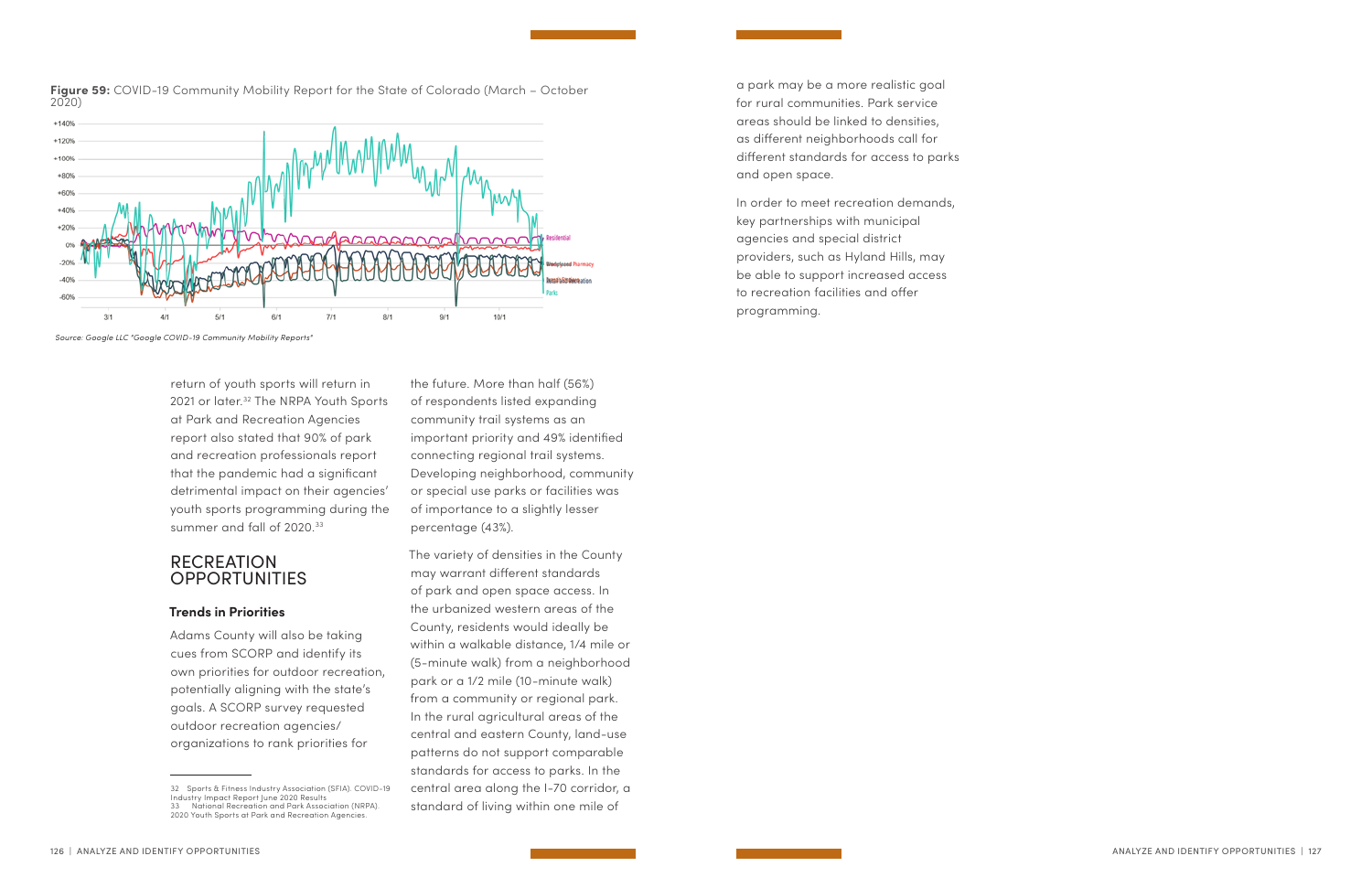# **CONTEMPORARY ISSUES AND OPPORTUNITIES FOR PARKS, OPEN SPACE AND TRAILS**

The existing conditions evaluated within this report point to a range of opportunities for more exploration in the second phase of the master plan process along with identification of strategies and actions. The summary of issues and influences that follows is organized according to the Core Value Lenses of Equity, Sustainability, and Livability.

# EQUITY

Equity: Equity is just and fair inclusion into a society in which all can participate, prosper, and reach their full potential. Equitable park offerings means "ensuring everyone receives the appropriate investment for where they are", understanding that "some communities need more investment

because they have historically been underserved" (NRPA 2020 equity definition). The opportunity exists throughout this master plan to establish diverse spaces for outdoor recreation, community gathering, connectivity, and experiences in nature. One way to address this is to critically consider the service gaps indicated in this study, recognizing that groups that have been traditionally underserved include racial and ethnic minorities, low-income populations, teenage girls and young women, and seniors. The master plan presents an opportunity to plan for locating future parks to be within a reasonable walking distance of residents.

Another opportunity to address equity is considering how parks are to be inclusive and welcoming to all. This brings up a key issue of unsheltered people experiencing homelessness for Adams County to consider best management methods for open spaces, parks and trails.

- What can be done to increase visitation to park, open space and trail assets by everyone to build civic trust?
- How can the departments support inclusion and create opportunities for social connections among diverse groups? Figure 60: Equity Value Lens complex and there are many paths diverse groups? enforcement approaches are needed

# HOMELESSNESS

Understanding what homelessness is and who experiences it is key to understanding the issue and the role of parks and recreation providers. Someone experiencing homelessness is someone without stable housing and can be an individual or a family. Homelessness is related to other societal issues like income inequality, the lack of affordable housing, and barriers to accessing mental health care. Homelessness is incredibly complex and there are many paths

into homelessness, including personal, structural, and societal constraints.

Homelessness is an issue that can only be mitigated when involving a range of stakeholders, which oftentimes includes park and recreation agencies. Adams County has several organizations, initiatives, and resources in place that assist homeless individuals and those who are at risk of becoming homeless. Under the Department of Community Safety and Wellbeing (CSWB), the County has five programs in place to reduce poverty and homelessness, these are the Adams County Day Works, Homelessness Outreach, Mobile Shower and Mobile Laundry Services, Point-in-Time (PIT) Count, and Severe Weather Activation Plan (SWAP). The Parks, Open Space & Cultural Arts Department of the County works to help individuals experiencing homelessness get connected to the resources of CSWB. They do this through the ranger program, which supports outreach and first contact with individuals within the county's park, open space and trail system.

The Parks, Open Space, and Trails Master Plan along with supporting management plans, regulations, site plans and policies can address questions such as:

• How can parks departments link unsheltered populations to services and avoid the type of enforcement mitigation of displacement and loss of possessions that has proven to complicate and exacerbate poverty and health conditions?

• How to reduce discomfort some people feel from viewing the circumstances of unhoused individuals that may cause them to be dissatisfied with a space or not visit it? What physical characteristics would reduce association with high-risk environments?

• What actions can be taken to discourage and respond to behavior that is anti-social unsafe, or a criminal act? How maintenance standards can be upheld?

### **Homelessness in Parks**

Adams County, like many localities, has rules and regulations surrounding camping or trespassing in parks and open spaces, assembly, obstructing passage, storing personal property in public spaces, and solicitation. The County's Parks, Open Space and Trail Rules and Regulations includes different sections that effect homeless individuals seeking to find shelter in these spaces. These include limiting hours of operation, limiting parking and overnight camping, and rules for resource protection that make it unlawful to tamper with natural and man-made objects. There are also rules prohibiting open fires, possessing glass containers, and littering and dumping.

Within Adams County and the region, coordinated and thoughtful

Equity: Just and fair inclusion into a society in which all can participate, prosper, and reach their full potential.

# EQUITY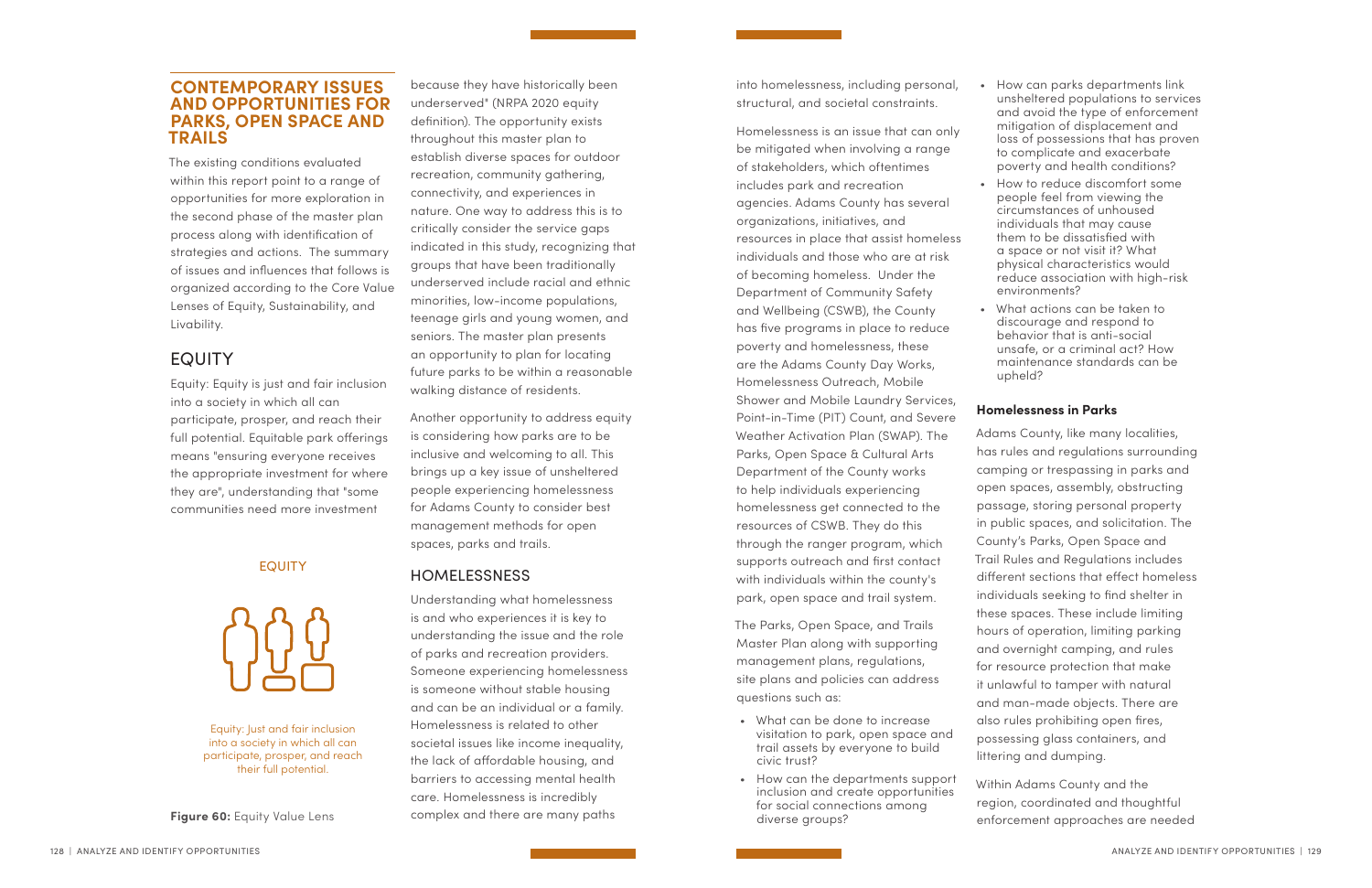as a management tool. Various law enforcement groups, impact teams, and agencies all may play a role of enforcement, and ensuring they all are following the same protocols or set of policies is critical in addressing homelessness as a regional issue. Enforcement policies and methods must consider how criminalization of homelessness exacerbates the situation because it does not help the condition of those experiencing homelessness or get them better access to services.

The Adams County Parks, Open Space, and Cultural Arts Department recently enacted a ranger program to provide visitor safety and resource protection, education and interpretation amongst the county's park, open space and trail resources.

#### **Understanding Encampments**

Encampment is a term used to describe the cluster of informal dwellings of homeless individuals. Encampments can be found in different locations and can take up many forms. They can be tent cities, homeless settlements, or homeless camps; and they can be located under freeways, in parks, open spaces, sidewalks, and even trails. These spaces can become a real and perceived hurdle not only for the people dwelling in them but for the context and community around them.

In Denver, two homeless sites (at the National Western Complex and the Denver Coliseum) have been

created as other homeless areas have been swept from within the city. Adams County has been challenged by homeless individuals taking shelter within the Clear Creek and South Platte River corridors. These locations offer well-connected trail infrastructure for the homeless population, but they have initiated conflicts with concerned neighbors and residents about safety. In addition, floodplains are generally not safe locations for displaced individuals to inhabit. The hazards of floods are dangerous to life and property within these zones, and disease, contamination and unsanitary conditions are also proliferated during flood events.

As park agencies plan for management of open spaces, they need to pre-emptively design for the potential of a homeless population moving in and establishing camping sites. No agency wants to see their new project or restoration work immediately damaged, particularly before ecological establishment.

#### **The Costs of Not Taking Action**

It is critical that parks and recreation providers take a problem-solving approach to homelessness and work as part of a collaborative response to this issue. Parks and recreation providers need to focus on community education, training, design of their assets and working with service providers.

# SUSTAINABILITY

Sustainability: By committing to improved internal operations and property maintenance methods (i.e. efficient irrigation, water-wise landscapes) as well as conservation and enhancement of natural resources, sustainability will be part of Adams County's identity.

#### SUSTAINABLE PRACTICES

Adams County has the opportunity to lead in environmentally sustainable practices through its operations and maintenance approaches to parks, open spaces and trail resources. The County is currently undertaking a sustainability audit and plan creation for their internal operations. Areas to address environmental sustainability for parks, open space, and trails include water conservation, green infrastructure and energy conservation.

#### **SUSTAINABILITY**



Water conservation can occur in daily facility operations. Irrigation technology such as centralized control systems that monitor weather conditions and evapotranspiration rates applied broadly can reduce the use of water throughout the county's park assets. Reducing the use of potable water in irrigation use also supports this goal. Utilizing and understanding native plant communities and landscape typologies can help build resilient landscapes that are native appropriate for the Colorado climate. Green infrastructure provides a network of resilient landscape strategies utilizing vegetation, soils, stormwater management, and other elements to protect water quality and build healthy environments. Energy conservation can be expressed through renewable energy sources, upgrades to energy efficient fixtures, LED lighting retrofits, and automation controls, to name a few. The Parks, Open Space and Cultural Arts department can consider utilizing electric vehicles amongst their maintenance fleet. Building practices can be evaluated for efficiencies, including water serving and energy conserving fixtures and equipment. Facilities can consider means for waste reduction. Other critical areas of this plan inherently address sustainability.

Increasing connectivity through trails assists the county in meeting sustainability goals by providing alternatives to single occupancy

Sustainability: The practice of creating and maintaining conditions to meet the needs of the present without compromising the ability to meet the same needs elsewhere or in the future.

**Figure 61:** Sustainability Value Lens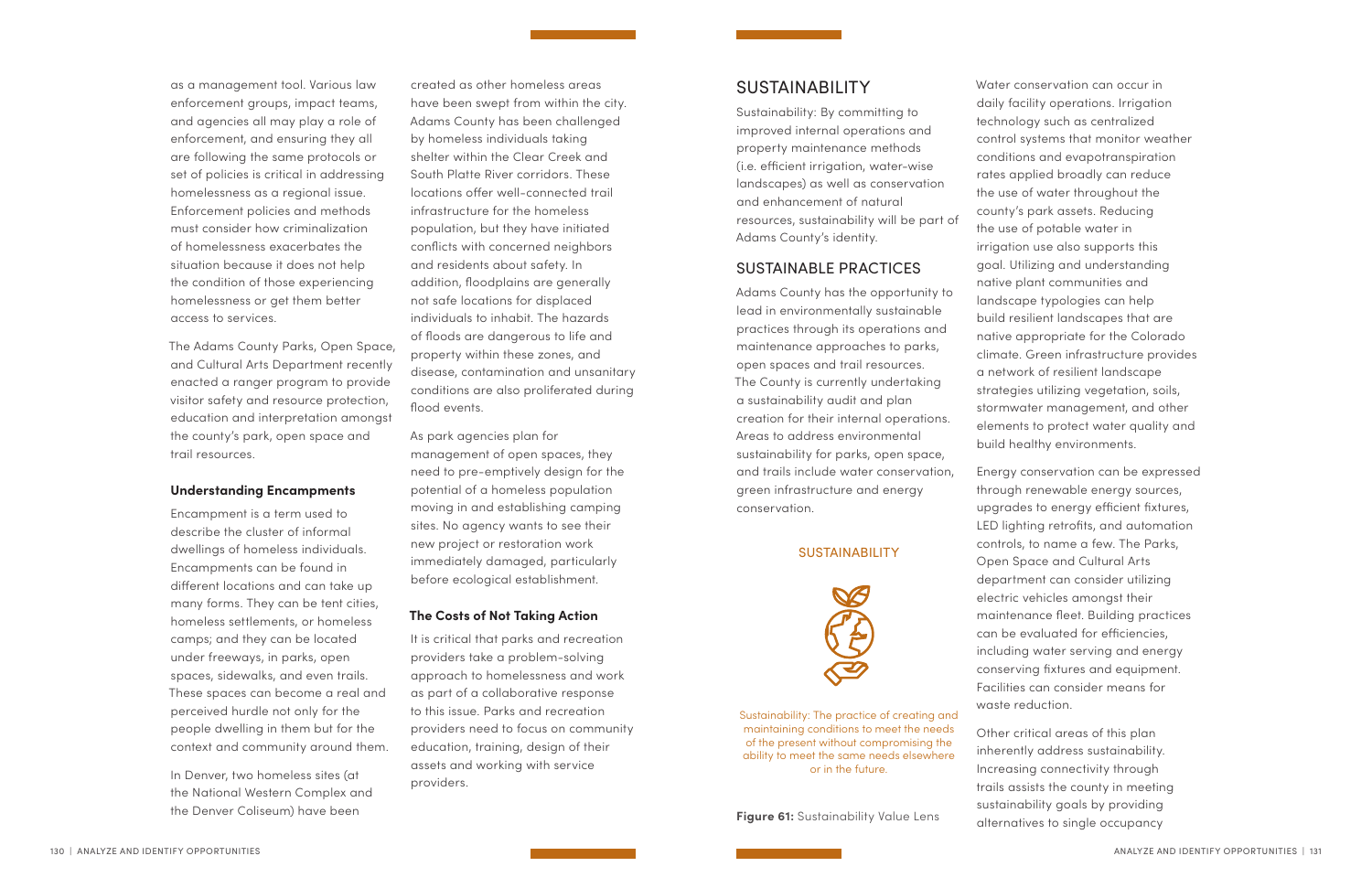vehicles. Focusing on the protection and conservation of critical ecologically important lands, as well as agricultural lands, contribute to protecting the county's delicate ecosystems, local food sources, and help in building resilient landscapes in the face of natural disasters or events. Open Spaces are also a place to encourage green renewable energy production when impacts to wildlife, scenic views, and other ecological functions is avoided.

The Sustainable Adams County 2030 Plan outlines the county's adopted philosophies towards sustainability, placing equal value and importance on environmental protection, social responsibility, and fiscal management.

# CLIMATE CHANGE

Understanding the extent and potential magnitude of climate change impacts provides the County with future-thinking opportunities to plan for and make reasonable decisions in both adapting to and mitigating these climate impacts. Adapting to these impacts will involve specific planning for unavoidable impacts and the flexibility to anticipate responses to a range of potential outcomes. The mitigation role involves focusing on reducing impacts on future climate change that are within the control of the County.

#### **Colorado Climate Impacts**

Climate change in Colorado is likely to be characterized primarily by increased heat, which has multiple

environmental consequences, both directly and indirectly. Earlier spring runoff, increased drought, more extreme weather events, and increased heat waves are all projected for Colorado as a state and will all come into play in Adams County. Indirect impacts of climate change are likely to exacerbate the negative impacts of other trends such as overconsumption of resources, wildfire fuel loading due to forest management decisions, and air quality degradation from industry and transportation.

In addition to drought, climate change in Adams County will exacerbate the impacts of discrete extreme weather events such as wildfires and flooding. While wildfire risks are generally low in Adams County, there are areas of higher fire risk generally concentrated around the more urbanized parts of the County that may see those risks increase with higher temperatures and less summertime precipitation. With the increase in extreme precipitation events anticipated over time, there is a correlated increased risk of flooding.

Support local agriculture by addressing regulatory barriers to allow more crops for local consumption. This will build resilience, decrease emissions, and provide more connections of community members to their sustenance.

Support electric vehicle (EV) charging infrastructure within County-owned parking lots.

### **Adaptation and Mitigation Strategies to Tackle Climate Change**

To plan for Climate Change in Adams County most effectively, a dual focused approach is needed. Anticipating the coming climate changes will allow the County to prioritize applicable adaptation strategies to ensure community

members are able to continue to enjoy a high quality of life as environmental challenges are magnified. At the same time, by recognizing the impacts of high versus low emissions scenarios, Adams County can take steps to reduce the future impacts by focusing on greenhouse gas emissions reduction mitigation strategies and other practical measures to minimize negative impacts proactively. Cooperative growth also puts a clear emphasis on similar values of environmental stewardship, regional cooperation, increased green spaces and increased conservation of resources that will help the county trend towards a more sustainable future. The County can address climate change through land use strategies and through the built environment it manages.

The Adams County Parks, Open Space and Cultural Arts Department can help to mitigate climate change in the following ways:

#### LAND USE STRATEGIES

- Be proactive in fire planning amongst county-owned resources.
- Be proactive in flood prone areas to minimize risks to the community.
- Actively encourage more green space and drought tolerant shade plantings to combat increased temperatures.
- Coordinate with agricultural providers on land use accommodations that can help them adapt to anticipated changes in the climate.
- Water conservation measures can be employed at various scales, from xeriscaping requirements to

132 | ANALYZE AND IDENTIFY OPPORTUNITIES | 133

the application of plantings used on county-owned properties.

• Ensure there are no land use restrictions to allow both agriculture and renewable energy, for solar often referred to as agrivoltaics, would enable additional income streams and capitalize on Adams County's solar resources and agricultural heritage.

#### BUILT ENVIRONMENT

#### RECOMMENDATIONS

• Consider third-party certification such as LEED, Envision, the Living Building Challenge, WELL, or SITES to encourage projects that meet sustainability goals.

• Employ green infrastructure and Low Impact Development (LID) strategies that can manage stormwater effectively while creating more natural spaces and allowing more water to be treated on site rather than collecting with other water and increasing runoff.

• Water conservation techniques, from smart irrigation to low water use fixtures, can ensure water is available more broadly and enable better performance in a water constrained future.

• Include requirements for light colored roofs and using light colored materials for hardscapes in projects to help reflect the additional heat from these surfaces back into the atmosphere and reduce the urban heat island effect.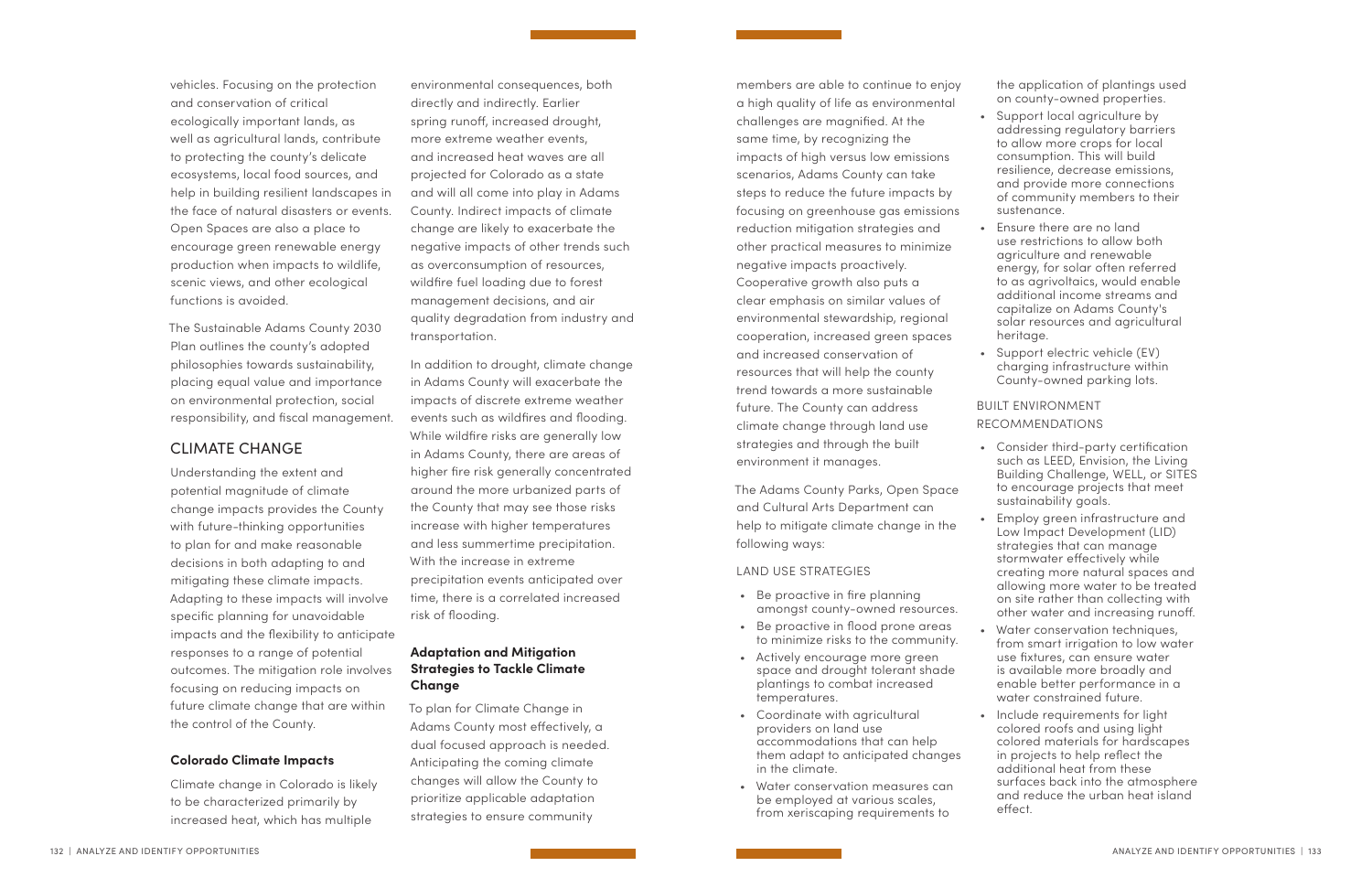- Due to the increasing renewable fuel content of electric energy generation, switch to electric power sources amongst fleet vehicles and equipment to reduce long term emissions.
- Encourage or require renewable energy, either on site or via certified offsets to reach certain carbon targets.

# WATER RESOURCES PROTECTION

Water resource protection is important in Adams County for providing critical wildlife habitats, maintaining a balanced stormwater runoff system at a regional scale, buffering development impacts, and protecting floodplains for flood control.

Waterways provide opportunities for public use and experiences. The South Platte River and Clear Creek Corridors represent two significant waterways in the county. They provide diverse ecological systems and critical wildlife habitat, scenic amenities, recreational and mobility assets, and opportunities for economic development and restoration. This plan will outline ways to protect water resources, limit excessive water use, and implement low-water landscaping opportunities. This theme ties back to the Comprehensive Plan and the Sustainable Adams County 2030 Plan. The Comprehensive Plan outlines the possibility of a county-wide Water Plan that would address how water is used and planned for on a regional scale. This water resource planning should occur at regular intervals to

be kept up-to-date with changes in the overall system, not irregularly and infrequently as has been the case in the past.

# LIVABILITY

Livability: Parks, open space and trails are major contributors to the quality of life in Adams County, and livability is enhanced through provision of these places within close proximity and easy access to where people live, work, and go to school. This plan will help to further enhance livability through the thoughtful integration of artful placemaking strategies, cultural events/programs and parks design best practices that celebrate the culture of Adams County and further contribute to livability.

# ARTS, CULTURE, EVENTS AND PROGRAMS

Adams County is dedicated to the growth and evolution of the arts in its communities with a vision to be an inclusive community where everyone can enjoy a rich diversity of arts and cultural experiences. The opportunity exists to integrate arts and culture into all aspects of parks, open space and trail planning. In doing so, citizens feel connected and included in public spaces, a sense of place is defined, amenities are visually attractive, and experiences that are offered are diverse and build community - all contributing to the overall quality of life.

Community-based arts and events foster a sense of respect and caring

for public spaces. Diversity can be celebrated through performance, food, visual arts, and cultural events. The annual County Fair is one example of an event that brings together the regional community and celebrates the unique qualities and the rich heritage of the county. The County can support more outdoor recreation programming, cultural events, and naturalist programming, and look for ways to disperse this type of activity throughout the county geography.

# DIVERSE RECREATION NEEDS

Special opportunities and challenges exist within the county for outdoor recreation. The county is culturally and linguistically diverse, and residents are enthusiastic about outdoor recreation in many forms. The senior population desires outdoor experiences that go beyond walking, while youth are looking for specialized play experiences including connecting with nature and inclusive and accessible environments. Self-directed recreation is increasing in popularity. Nature based activities such as birdwatching, fishing, and nature exploration are seeing an increase in participation. Trails and regional connections are critical to the population for both recreation and transportation. Some of the unique opportunities that exist in the County include expanding agritourism, particularly in the Historic Splendid Valley, and offering a quintessential "Colorado Experience," close to home by connecting people to lakes, rivers and nature. A goal identified in this plan is to ensure

residents have close access to places for recreation, to help in the connection of the population to health, fitness, and nature experiences.

# FOOD ACCESS AND AGRICULTURAL SUPPORT

Agriculture has historically been an economic staple for the County and provides the rural atmosphere character that residents associate with. Utilizing open space funds to preserve working farms, ranches and agrarian lands is critical in both preserving this rural character and traditions of the county, but it is also important in filling gaps in food access that may exist for some populations. The Historic Splendid Valley planning work has set up a framework for highlighting some of the county's agricultural resources. The County endeavors to promote and support the local food economy through strengthening the public's awareness of the local food system, educating

Livability: sum of the factors that add up to a community's quality of life — including the built and natural environments, economic prosperity, social stability and equity, educational opportunity, and cultural, entertainment and recreation possibilities.

#### LIVABILITY



**Figure 62:**  Livability Value Lens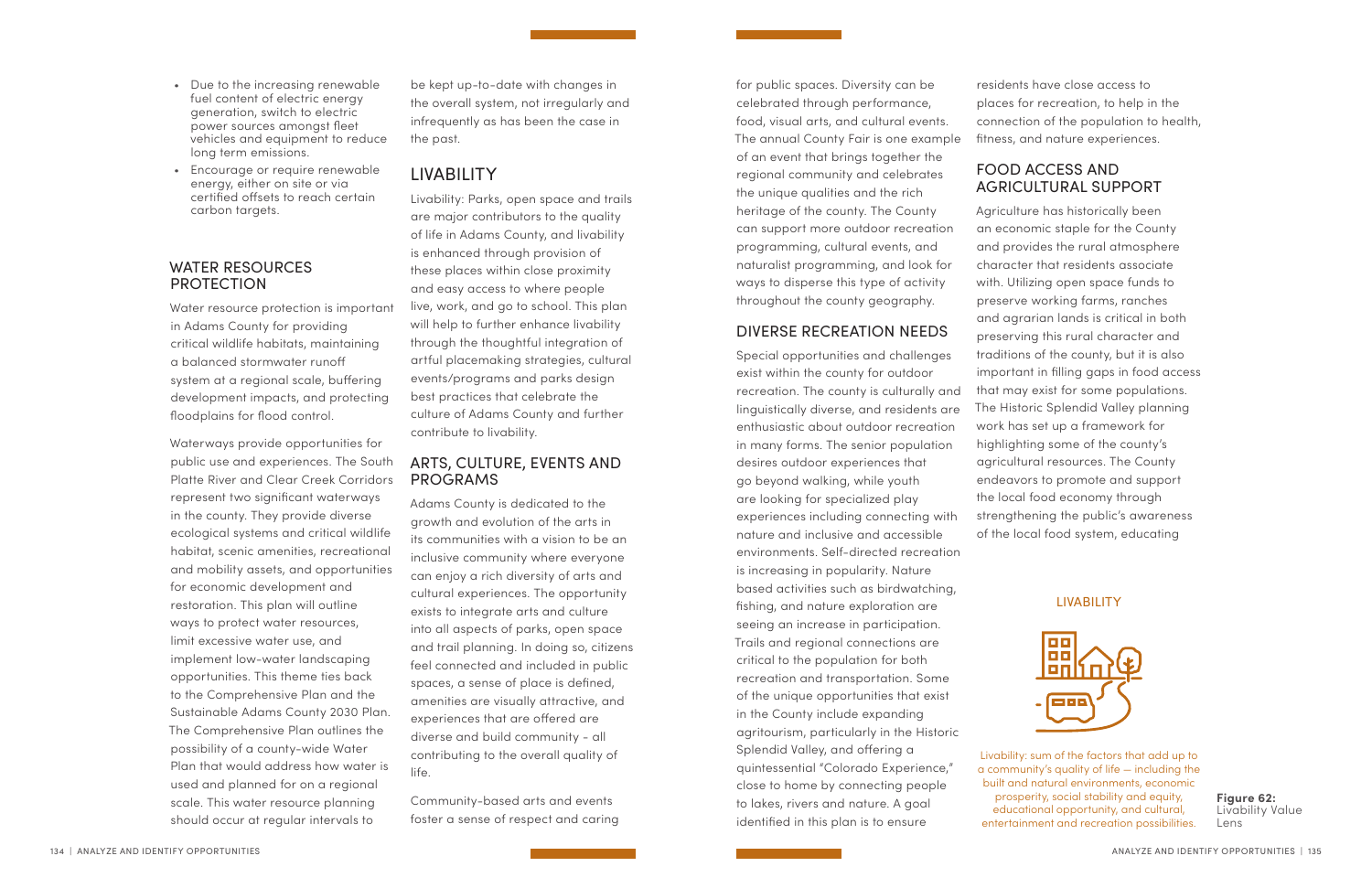youth, and celebrating the county's rich heritage and resources.

# REGIONALISM

Collaboration across the regional landscape that Adams County sits within is important to furthering objectives within this master plan. Working with local agencies, adjacent counties, and regional entities creates a cooperative setting for which to support big visions, programming and budgetary efficiencies, environmental stewardship, and connect trail corridors. Existing efforts include the South Platte River Coalition, Clear Creek Coalition, E-470 Trail connection planning, and considerations for connecting Riverdale Regional Park to the National Western with a multipurpose trail that supports equestrian use.